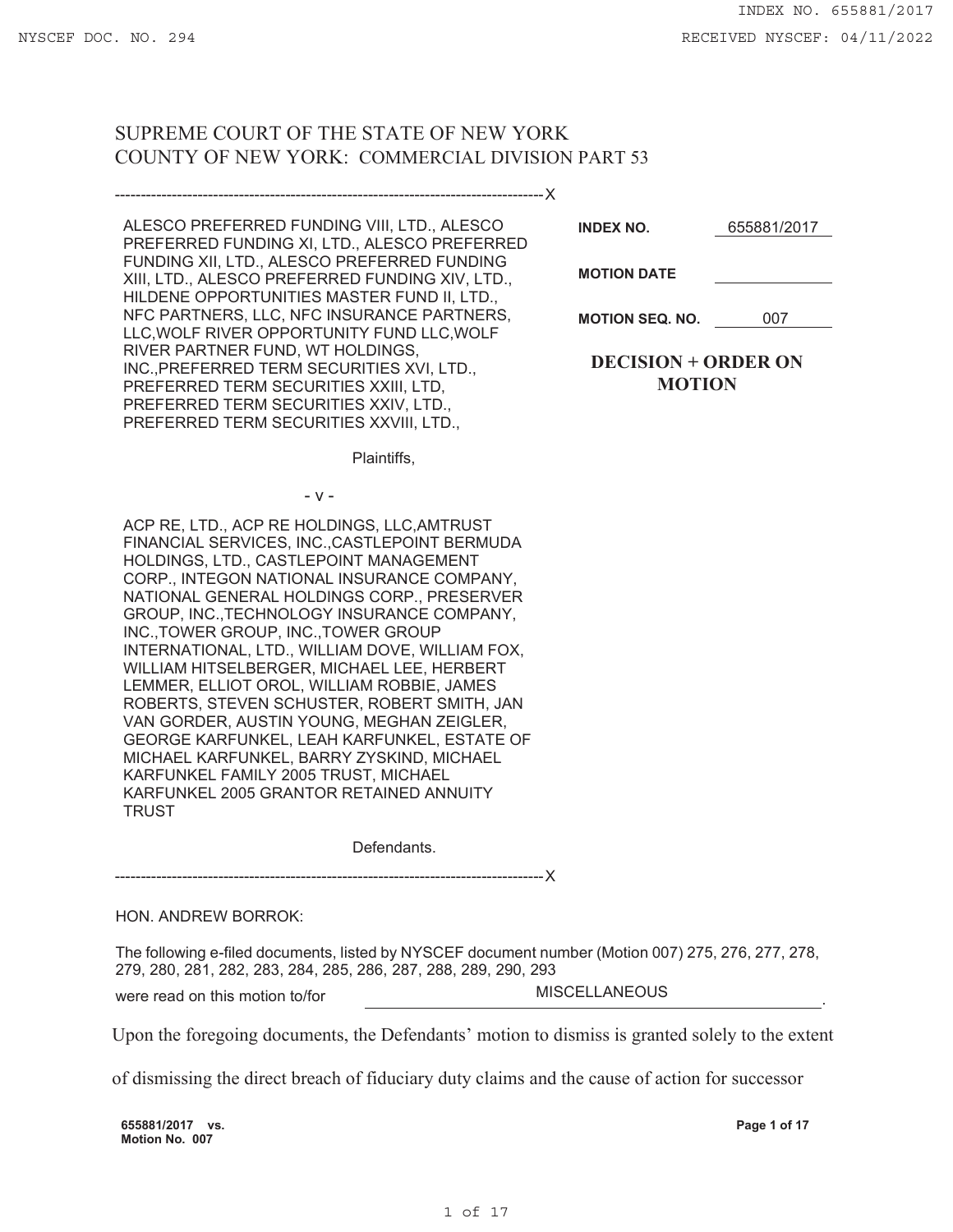liability because the Plaintiffs do not have standing to maintain those claims. The motions are however otherwise denied because (i) the well pled complaint grounds claims that are not barred by either the specific prohibitions contained in the June 2021 California Order (hereinafter defined) which solely barred claims that would conflict with the California insolvency proceeding or the general guidance provided in such June 2021 California Order, (ii) the "Solely Corporate Obligations" clause is not applicable to TGIL, ACP, and the Karfunkel Defendants, (iii) the Plaintiffs do not lack standing to bring these other causes of action and (iv) they are sufficiently pled at this stage of the litigation.

The June 2021 California Order is not written as a strict limitation on claims that can be pursued here in New York. This is what the California Superior Court did when it held that the only claim that could proceed was the breach of contract claim. This is not at all what the California Court of Appeal First Appellate District Division Five (**California Court of Appeal**) did when it modified the California Superior Court's order. Instead, the California Court of Appeal modified the California Superior Court's decision and, in sum and substance, bifurcated claims that belonged to the Castlepoint conservatorship, on the one hand which are barred by the Castlepoint conservatorship, and claims that otherwise are not part of the Castlepoint estate and could not otherwise be brought by the Commissioner in that proceeding, which are not barred on the other. To wit, the California Court of Appeal reviewed the gravamen of the Plaintiff's claims and commented that they were predicated on (i) the alleged breach of so-called 'successor obligor provisions' and (ii) an alleged \$143 million payment from ACP Re, Ltd. (ACP) to shareholders of Tower Group International, Ltd. (Bermuda) (TGIL). Critically, the Court observed that the

**655881/2017 vs. Motion No. 007**

**Page 2 of 17**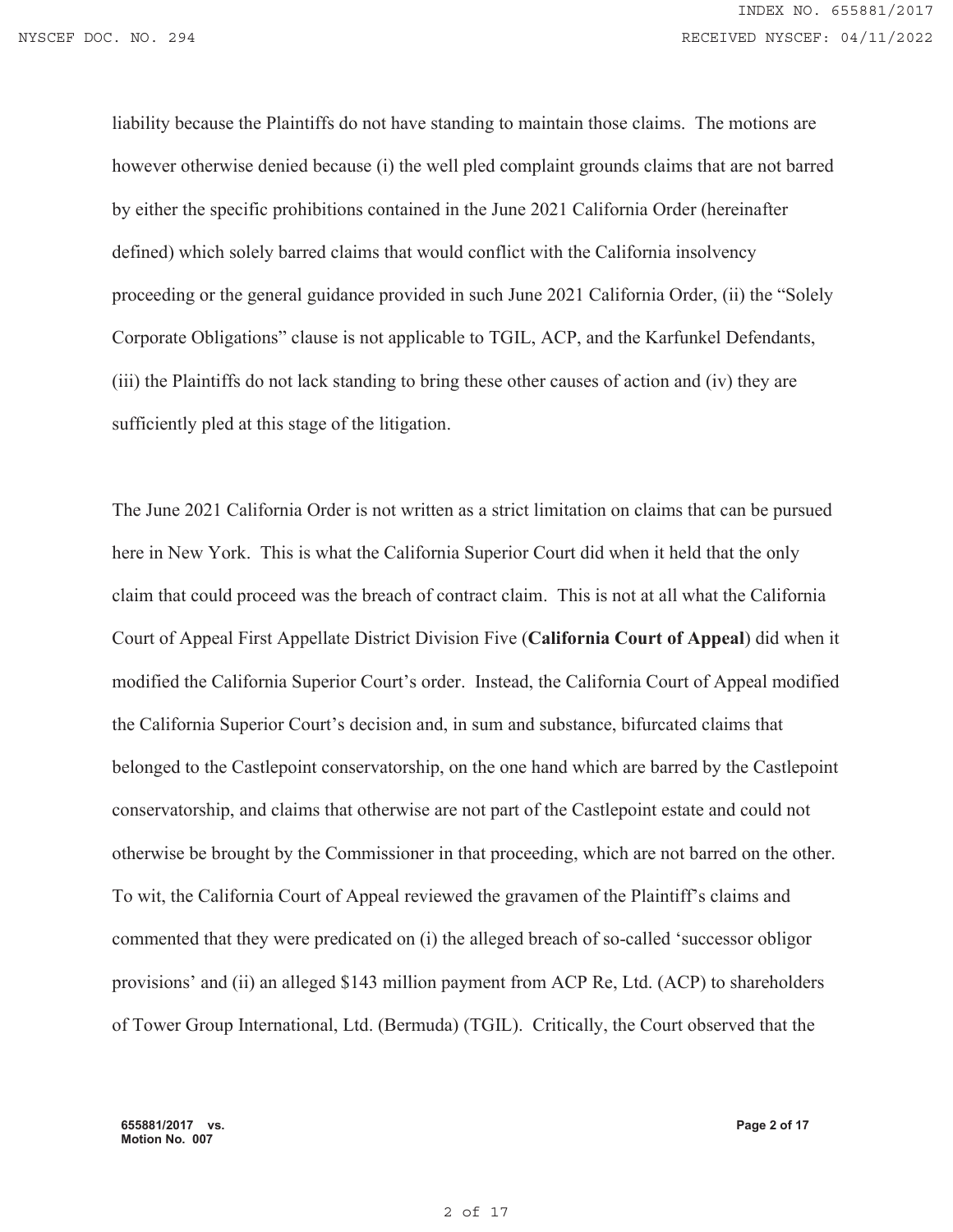TruPS were not part of the Castlepoint estate and could not be asserted by the Conservator

(NYSCEF Doc. No. 268, at 19).

Additionally, the California Court of Appeal issued guidance as to the kinds of claims which could proceed and which claims could not:

*Absent a substantial risk of interference with the Commissioner or the liquidation proceedings, if the claims are not asserted against CastlePoint and if the Commissioner could not have asserted the claims on behalf of CastlePoint, then they are not barred by the injunctions preventing interference with the Commissioner's possession or management of CastlePoint assets.* A corollary is that the injunctions and releases do bar the New York Plaintiffs from asserting claims the Commissioner could have pursued as conservator of CastlePoint

(NYSCEF Doc. No. 268, at 15 [emphasis added]).

With this as a backdrop to its analysis, the California Court of Appeal commented that inasmuch as the claims at issue here in New York do not involve claims belonging to the CastlePoint estate or claims that could be brought by the Commissioner, it did not anticipate substantial involvement of the Commissioner in discovery in the New York action. This of course makes sense. The defendants' attempt to make more of this holding so as to bar any allegations involving conduct by the defendants that might involve looting of the CastlePoint estate as a predicate for claims properly brought in this Court not belonging to the CastlePoint estate or to otherwise eliminate claims based on discovery it anticipates that it might want to conduct fails.

#### **The Relevant Facts and Circumstances**

Reference is made to (i) the Decision and Order of this Court (the **Prior Decision**; NYSCEF Doc. No. 234), dated March 25, 2021, pursuant to which this Court (x) stayed and held in

**655881/2017 vs. Motion No. 007**

**Page 3 of 17**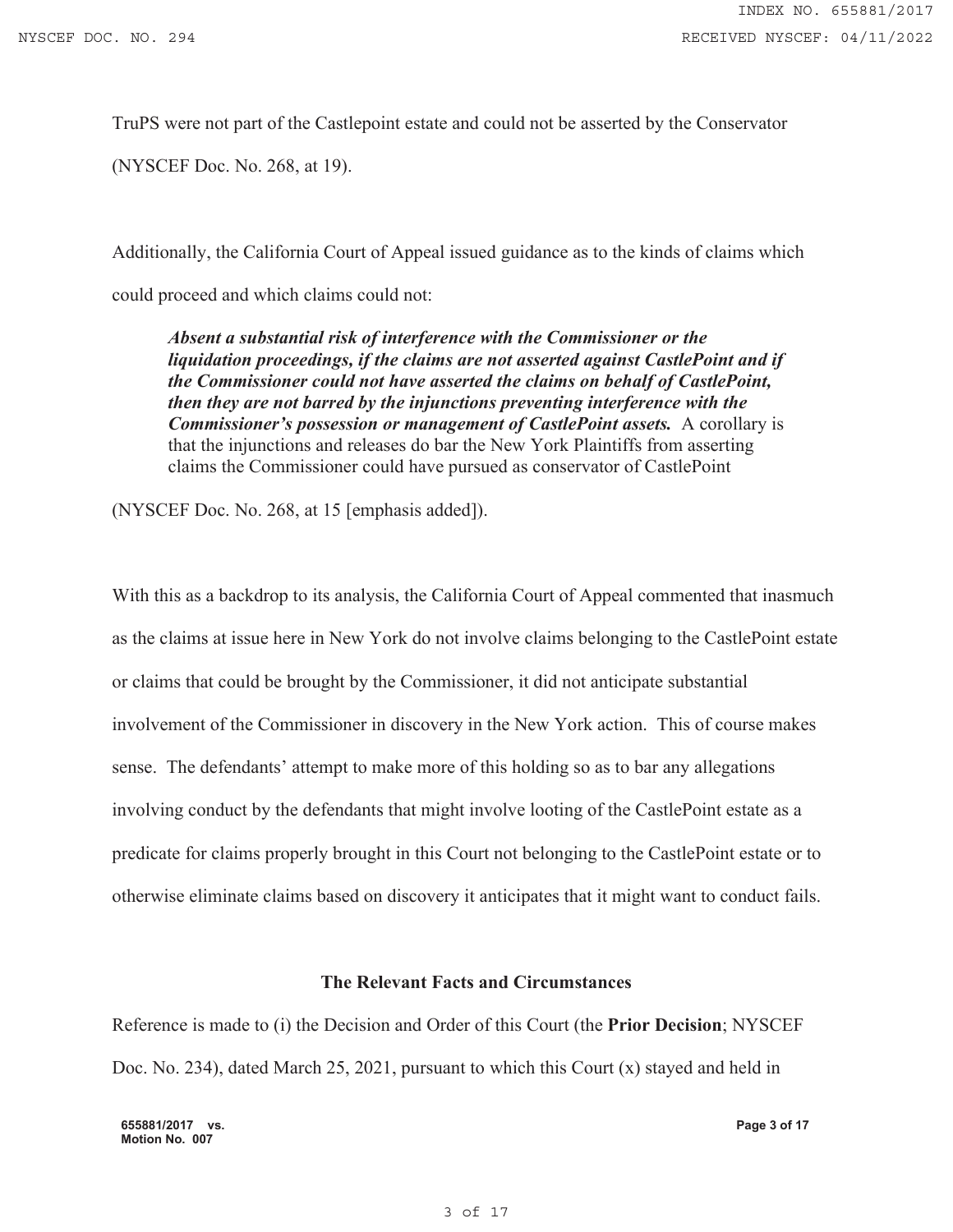abeyance all claims other than the causes of action for breach of contract, aiding and abetting breach of contract, and fraud, (y) dismissed the claims against defendants William A. Robbie, Robert S. Smith, Jan R. Van Gorder, Austin P. Young, William F. Dove, Herbert Lemmer, James E. Roberts, and Meghan Zeigler, and (z) dismissed the claims for breach of fiduciary duty and the claims for fraud except as to the Wolf River Plaintiffs<sup>1</sup>, (ii) an order (Schulman, J.) of the Superior Court of the State of California (the **California Superior Court**) dated May 16, 2019 (the **May 2019 California Order**; NYSCEF Doc. No. 202), clarifying which of the Plaintiffs' claims in this action could and could not be pursued in light of the California Superior Court's injunctions, and (iii) an order (Seligman, J.) of the California Court of Appeal dated June 15, 2021 (the **June 2021 California Order**; NYSCEF Doc. No. 268), and as relevant, modifying the May 2019 California Order.

In the May 2019 California Order, the California Superior Court held that "all of [Plaintiffs'] claims, with the exception of the breach of contract claim against the TruPS Issuers, violate the terms of this Court's injunctions and court-approved releases, and may not be pursued by [Plaintiffs]" (NYSCEF Doc. No. 202, at 7). After that ruling was made, the Plaintiffs filed an **Amended Complaint** (NYSCEF Doc. No. 158).

Giving full faith and credit to the May 2019 California Order, and without addressing the merits of the claims, in the Prior Decision, this Court held that the breach of contract claim, the tortious interference claim and the fraud claim premised on purportedly fraudulent statements in the proxy statement by TGIL concerning the ACP Merger (as such claim was not addressed by the

**<sup>655881/2017</sup> vs. Motion No. 007 Page 4 of 17**  1 Any term not defined herein shall have the definition assigned to it in the Prior Decision.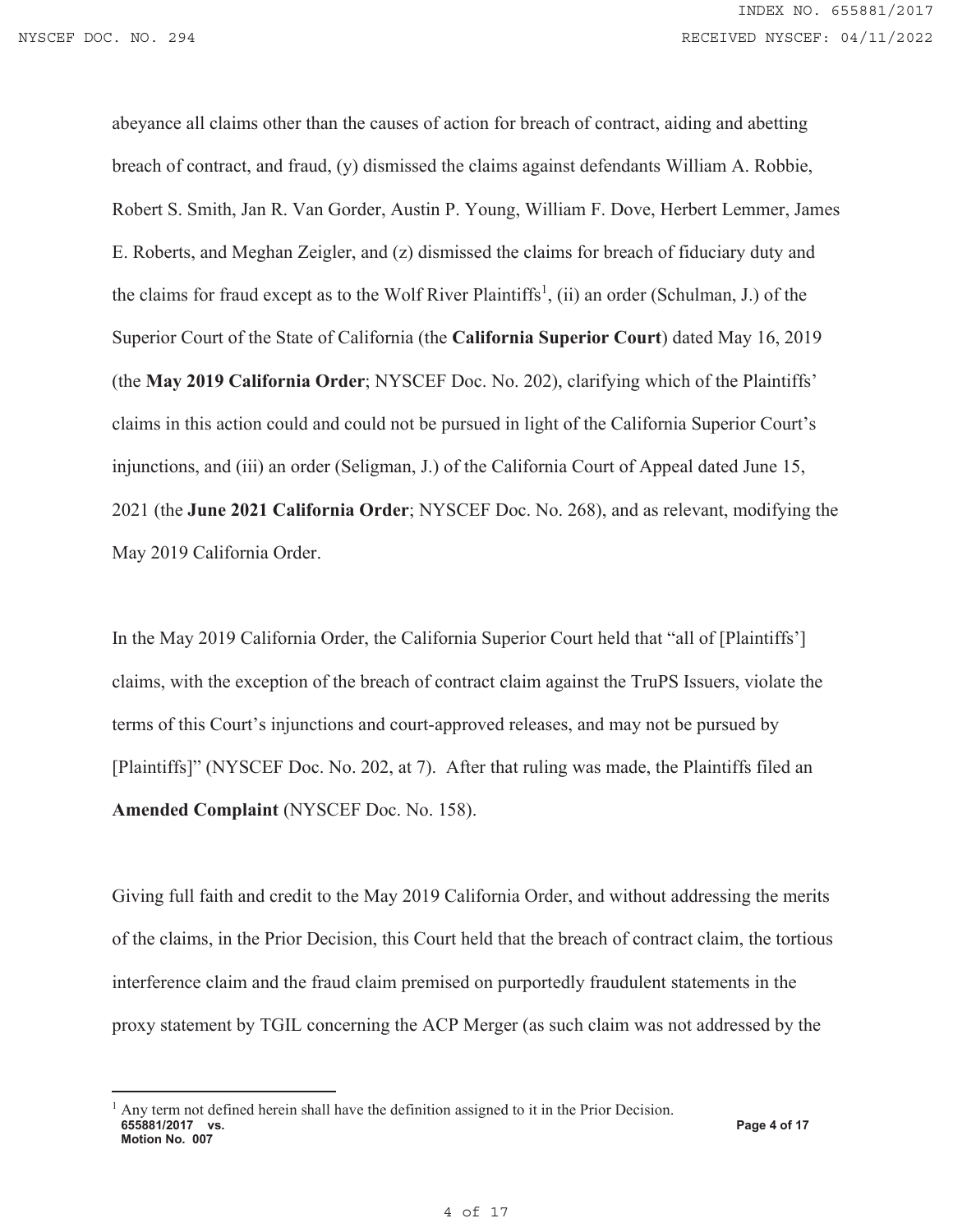May 2019 California Order) were not prohibited by the May 2019 California Order. This Court further held that the claims sounding in breach of fiduciary duty, aiding and abetting breach of fiduciary duty, fraudulent conveyance, conveyance made with intent to defraud, and quantum meruit were all barred (NYSCEF Doc. No. 234, at 16-17). At the time, the Plaintiffs indicated their intent to appeal the May 2019 California Order and that they intended to come back to this Court should the May 2019 California Order be modified which, as discussed, it now has been.

Subsequently, pursuant to the June 2021 California Order, the California Court of Appeal modified the May 2019 California Order and commented that the Plaintiffs' claims here in New York do not involve the claims that belong to Castlepoint conservatorship and instead appear to be predicated on "(i) the alleged breach of so-called 'successor obligor provisions'; and (ii) an alleged \$143 million payment from ACP Re, Ltd. (ACP) to shareholders of Tower Group International, Ltd. (Bermuda) (TGIL)" – *i.e.*., the claims are not that the CastlePoint estate were looted and that these defendants owe damages to the CastlePoint estate. Thus, the California Court of Appeal held that the claims that could proceed were not limited to breach of contract claims as the lower court in California had held. To be clear, and because the claims implicated the CastlePoint estate, the California Court of Appeal held that fraudulent conveyance and unjust enrichment claims were barred by the injunctions (*id.*, at 3).

As general guidance, the California Court of Appeal noted:

As neither the amended complaint nor this decision [*i.e.*, the Prior Decision] was part of the record below, we, on our own motion, take judicial notice of them. (*Doers v Golden Gate Bridge etc. Dist.* 1979 23 Cal.3d 180, 184, fn. 1 ["a reviewing court may take judicial notice of matters not before the trial court, including records of another court"]). Among other changes, the amended complaint adds a second breach of contract claim based on the payment of \$143

**655881/2017 vs. Motion No. 007**

**Page 5 of 17**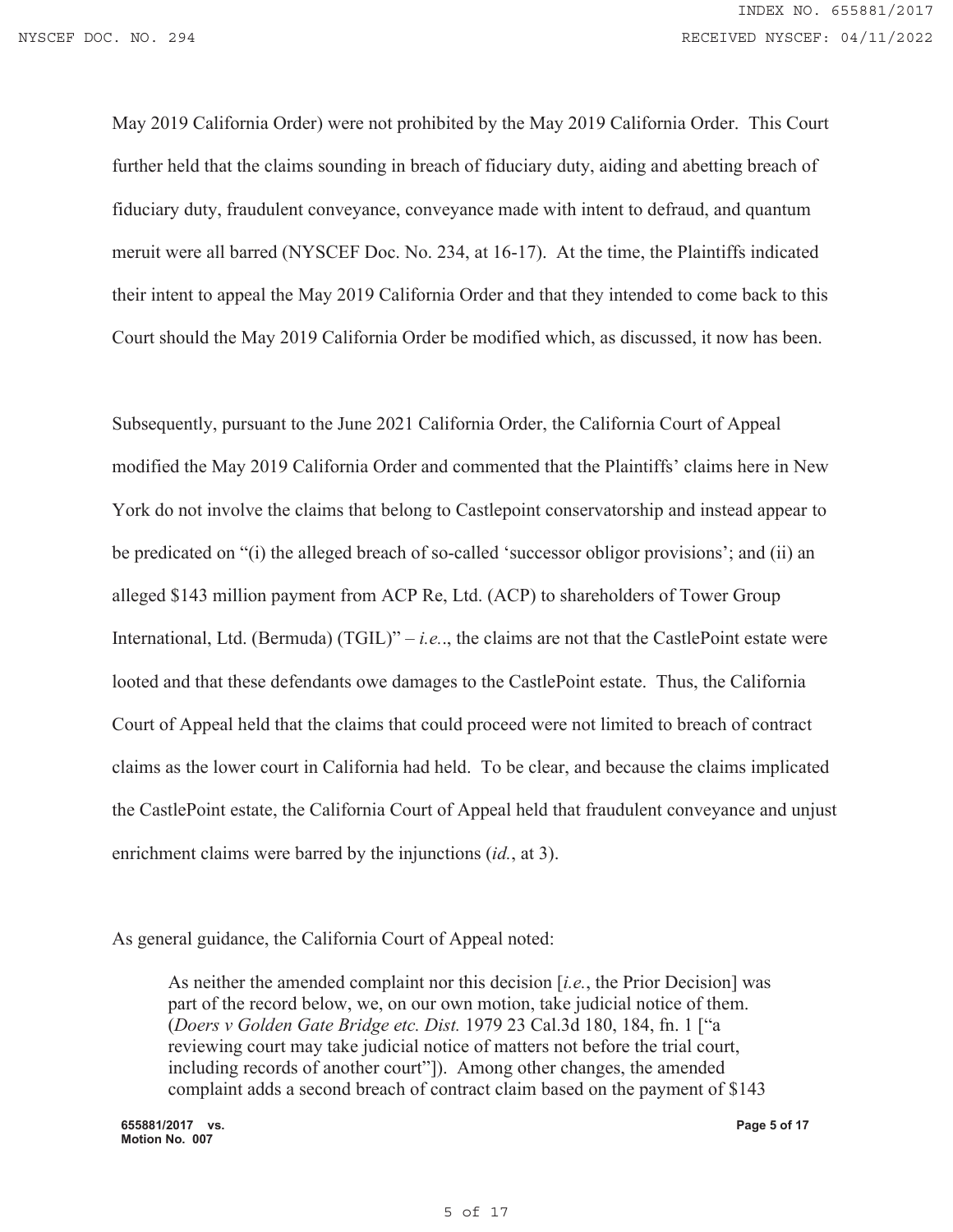million to shareholders of TGIL, and a fraud claim based on an alleged misrepresentation in a proxy statement.

In its March 2021 decision, the New York court determined that the California injunctions do not bar the New York Plaintiffs' breach of contract claims or their tortious interference with contract claim because it is "also a claim relating to the alleged breach of contract," and it is not asserted against the insurance companies involved in the conservatorship. However, pending this appeal, the New York court accorded full faith and credit to the California trial court's determination that many of the tort claims asserted in the original complaint were barred.

Here, *we offer additional guidance regarding the types of claims* that the New York Plaintiffs can and cannot pursue *as a result of the insolvency proceedings. Absent a substantial risk of interference with the Commissioner or the liquidation proceedings, if the claims are not asserted against CastlePoint, and if the Commissioner could not have asserted the claims on behalf of CastlePoint, then they are not barred by the injunctions preventing interference with the Commissioner's possession or management of CastlePoint assets. A corollary is that the injunctions and releases do bar the New York Plaintiffs from asserting claims that the Commissioner could have pursued as conservator of CastlePoint*

(*id.*, at 15 [emphasis added]). To be clear, the Commissioner argued that the claims for alleged

breach of the successor obligor provisions and the \$143 payment from ACP to TGIL

shareholders were derivative of the alleged harms to the CastlePoint estate, and therefore the

types of claims that should also be barred (*id.*, at 21). The California Court of Appeal disagreed,

holding:

*These claims may be factually related to the alleged stripping of assets from the underlying insurance companies, but they allege independent wrongful conduct.* Even if there was nothing improper about the transfer of assets from the underlying insurance companies to AmTrust and National General in 2014, *the New York Plaintiffs can still claim to have been harmed by the breach of the successor obligor provisions and the \$143 million payment to TGIL shareholders*

(*id.* [emphasis added]). The defendants argue that, for any claim to proceed, it must only relate

to the successor obligor provisions or the \$143 million payment to TGIL shareholders and must

**655881/2017 vs. Motion No. 007**

**Page 6 of 17**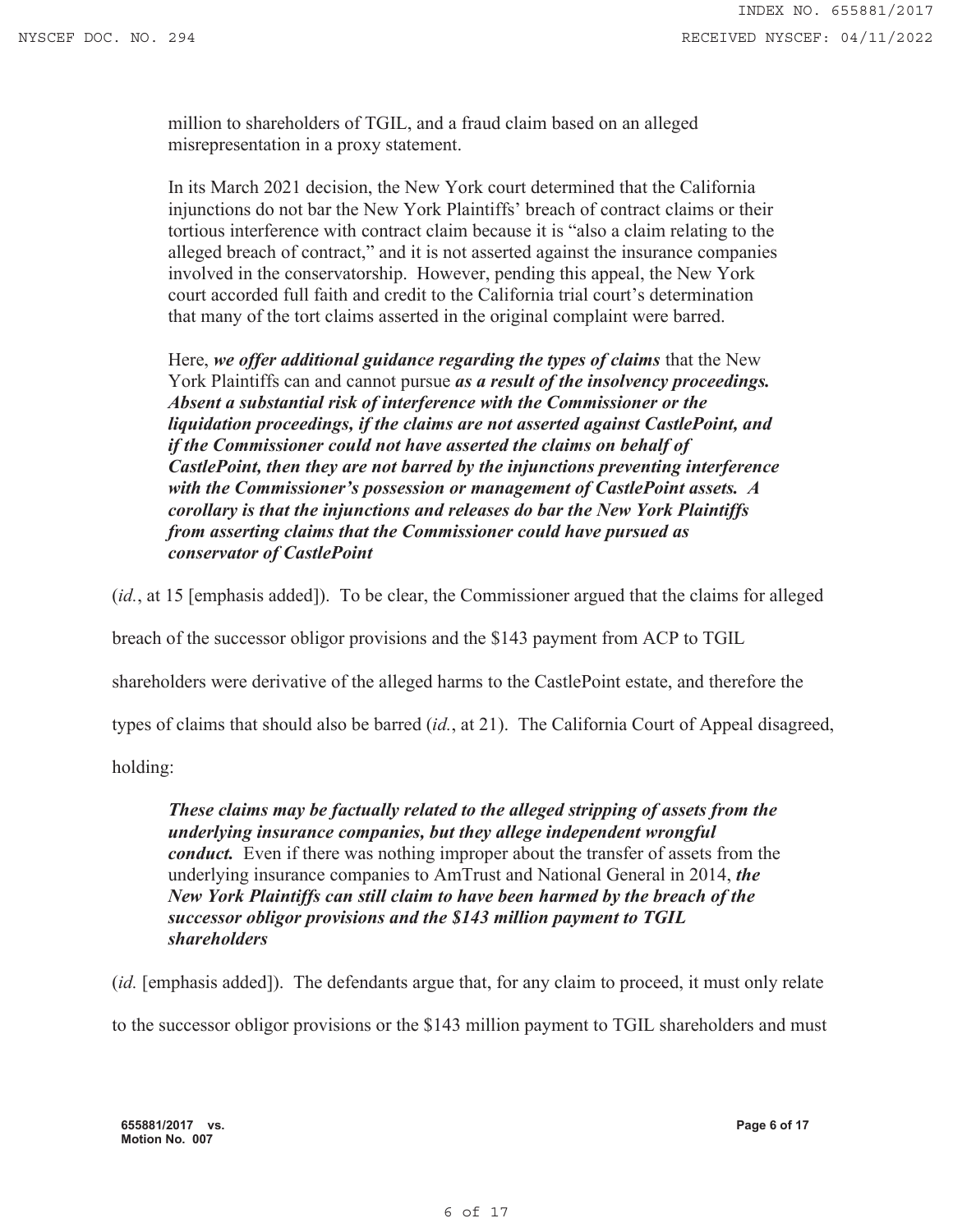be distinct from any allegations of improper transfers of CastlePoint assets. As discussed above, this misses the spirit, tone, and point of the June 2021 California Decision.

Specifically, the California Court of Appeal held that the California insolvency proceedings do not bar the Plaintiffs from asserting causes of action for (i) breach of contract against the TruPS issuers, TGIL, and ACP, (ii) tortious interference with contract against the Karfunkel Defendants, (iii) breach of fiduciary duty against ACP and various director and officer defendants, (iv) aiding and abetting breach of fiduciary duty against the Karfunkel Defendants, (v) alter ego liability against members of the Karfunkel family and ACP, and (vi) successor liability against the Karfunkel Defendants (*id.*, at 28). For these claims to proceed, the California Court of Appeal held that the Plaintiffs needed to make a binding election not to seek recovery from CastlePoint assets or assets distributed or to be distributed by the Commissioner as part of the liquidation plan. Additionally, the California Court of Appeal noted that discovery requests should be made informally to the Commissioner and should be minimal because the claims asserted in New York are separate and distinct from claims premised on improper transfers of CastlePoint assets (*id.*, at 27).

The claims specifically barred are claims which would belong to the CastlePoint estate – *i.e.*, claims predicated on (i) fraudulent conveyance against the Karfunkel Defendants and the Tower Group, (ii) conveyance made with intent to defraud against the Karfunkel Defendants and the Tower Group, (iii) conspiracy to commit fraudulent conveyance against the Karfunkel Defendants, the Tower TruPS issuers, and TGIL, and (iv) quantum meruit/unjust enrichment against the Karfunkel Defendants (*id.*).

**655881/2017 vs. Motion No. 007**

**Page 7 of 17**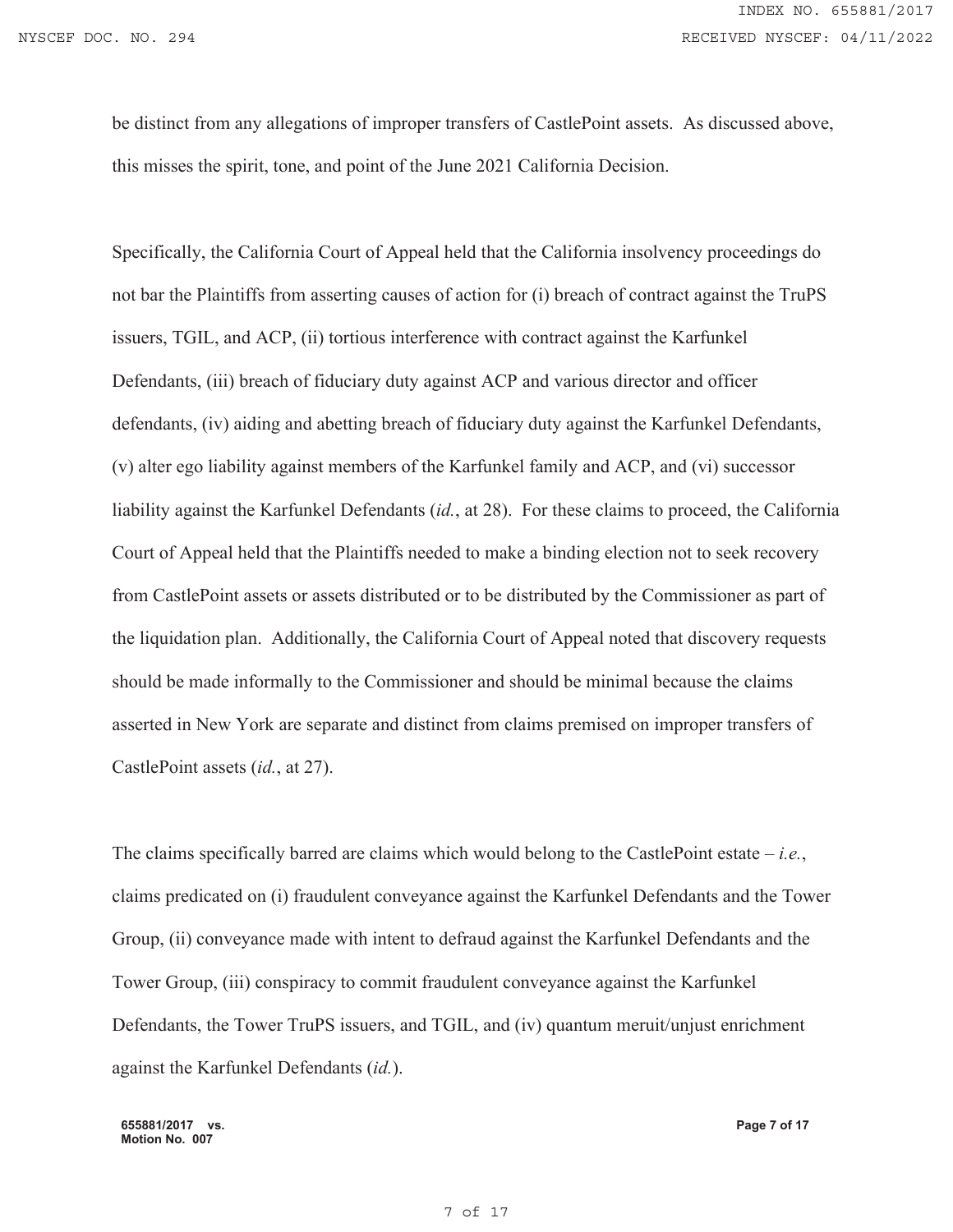Following the filing of the Amended Complaint and the June 2021 California Order, the defendants have filed the instant motions seeking an order (i) dismissing the causes of action for breach of contract (second cause of action), tortious interference with contract (third cause of action), fraud (fourth cause of action), aiding and abetting fraud (fifth cause of action), breach of fiduciary duty (sixth cause of action), aiding and abetting breach of fiduciary duty (seventh cause of action), fraudulent conveyance (eighth cause of action), conveyance made with intent to defraud (ninth cause of action), and alter ego liability (eleventh cause of action), in whole or in part, because they improperly rely on allegations of looting, asset-stripping, or mismanagement of the Insurance Companies, (ii) dismissing claims against TGIL, ACP, and the Karfunkel Defendants pursuant to the "Solely Corporate Obligations" clause, and (iii) dismissing the causes of action for breach of fiduciary duty (sixth cause of action), aiding and abetting breach of fiduciary duty (seventh cause of action), fraudulent conveyance (eighth cause of action), conveyance made with intent to defraud (ninth cause of action), alter ego liability (eleventh cause of action), and successor liability (twelfth cause of action) for lack of standing or failure to state a cause of action.

### **Discussion**

On a motion to dismiss, the pleading is to be afforded a liberal construction, and the court must accept the facts as alleged in the complaint as true, accord plaintiffs the benefit of every possible favorable inference, and determine only whether the facts as alleged fit any cognizable legal theory (*Leon v Martinez*, 84 NY2d 83, 87-88 [1994]). Full faith and credit must be afforded to

**655881/2017 vs. Motion No. 007**

**Page 8 of 17**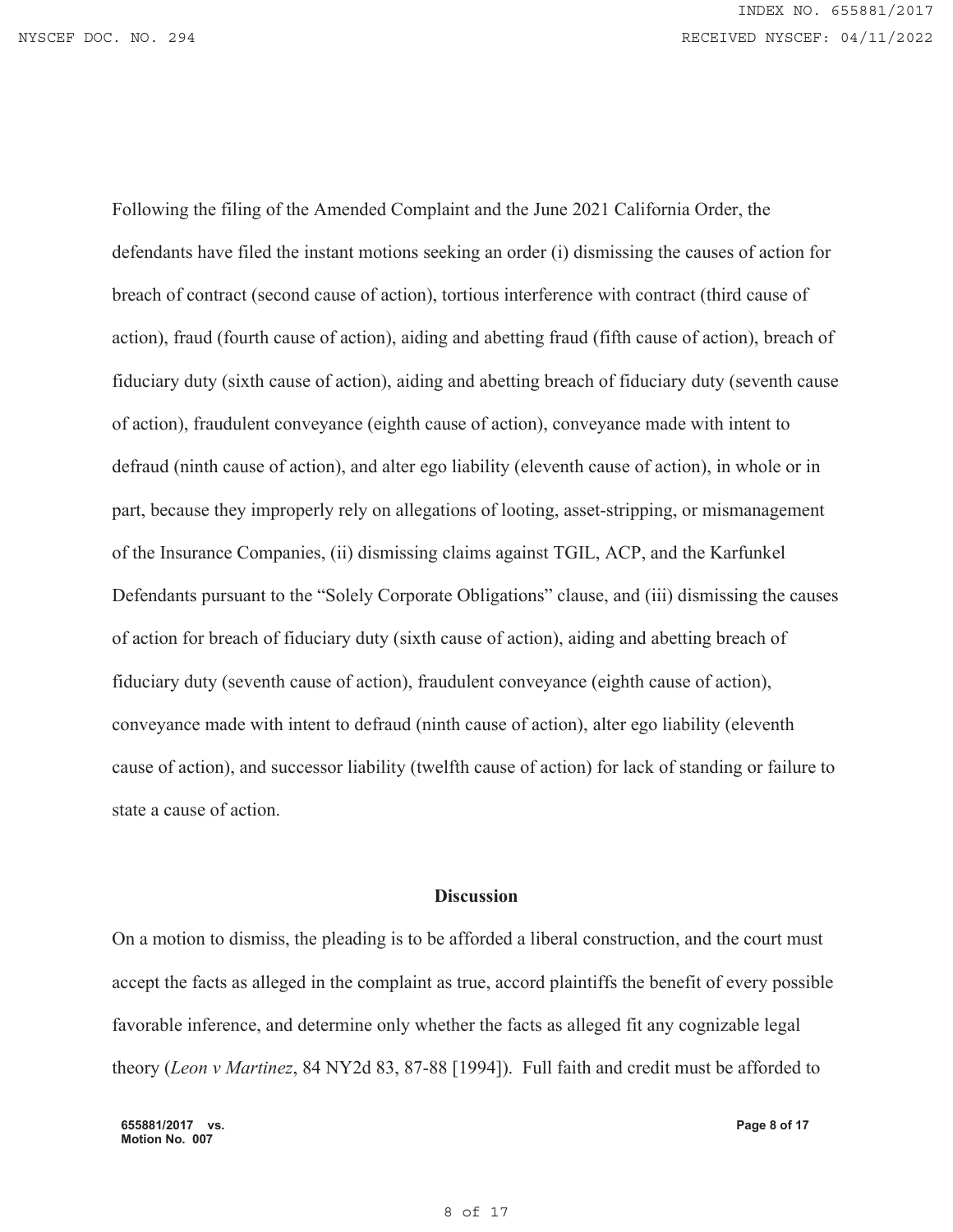the June 2021 California Order (*Givens v Kingsbridge Heights Care Ctr., Inc.*, 171 AD3d 569, 569-570 [1st Dept 2019]).

### **I. The Second through Ninth and the Eleventh Causes of Action Rely on Allegations Concerning Breaches of Successor Obligor Provisions and the \$143 Million Payment to TGIL Shareholders, And May Proceed Pursuant to the June 2021 California Order**

The Defendants argue that the second through ninth and the eleventh causes of action are predicated on allegations of looting, asset-stripping, or management of the Insurance Companies and should therefore be dismissed because the Plaintiffs told the California Court of Appeal and this Court that their claims are not based on looting. The argument fails. These claims are not that the CastlePoint estate was looted and therefore damages are owed to the CastlePoint estate. These claims are grounded on alleged breaches of the successor obligor provisions or the \$143 million payment to TGIL shareholders and the effect on the holders of the TruPS. The claims do not violate the June 2021 California Order (NYSCEF Doc. No. 268, at 2) or any statement made to the California Court of Appeal or this Court.

**655881/2017 vs. Motion No. 007 Page 9 of 17**  The second cause of action alleges breach of the Indentures based on payments made or amounts incurred by the Issuers or their successors in connection with the Reinsurance Agreements and/or the Renewal Rights Agreements, and is asserted against the Issuers and their successors, TGIL, and ACP (NYSCEF Doc. No. 158, ¶¶ 250-253). As discussed above, the Defendants argue that this cause of action must be dismissed because it is based on allegations regarding looting, assetstripping, and management of the Insurance Companies, which is prohibited by the June 2021 California Order. The argument fails. The California Court of Appeals specifically held that "allowing the contract-based claims to go forward against the TruPS issuers, TGIL, ACP, or the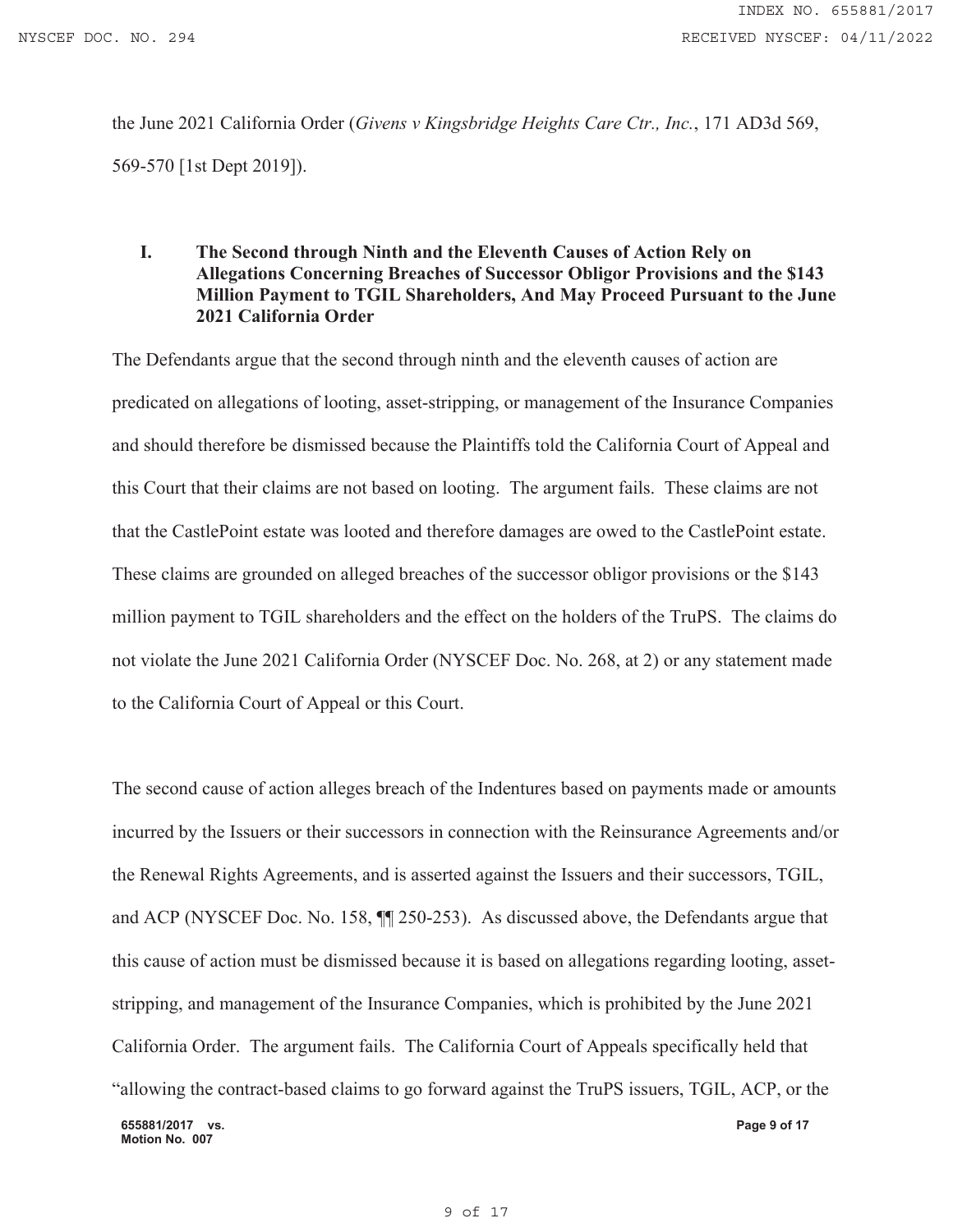Karfunkel defendants will not deplete the assets of the CastlePoint estate or disrupt an orderly distribution of those assets in the CastlePoint liquidation…For these reasons, the claims are not barred" (NYSCEF Doc. No. 268, at 22). It does not matter that the cause of action alleges improper payments made in connection with the Reinsurance Agreements and/or the Renewal Rights Agreements because the claim is not for or otherwise "concern the management, operations, business, or affairs of the underlying insurance companies" (*id.*).

The third cause of action alleges tortious interference with contract against the Karfunkel Defendants (NYSCEF Doc. No. 158, ¶¶ 254-264). As the Defendants acknowledge, the claims in this cause of action are substantially similar to the claims in the second cause of action for breach of contract. They may therefore proceed for the above reasons and the branch of the motion to dismiss the second and third causes of action must be denied.

The fourth cause of action for fraud *(id.*,  $\sqrt{2}$  265-275) and the fifth cause of action for aiding and abetting fraud (*id.*, ¶¶ 276-284) are also based on the \$143 million payment to TGIL shareholders that the California Court of Appeal expressly indicated were permissible. Thus, dismissal of these claims based on the June 2021 California Order must be denied.

The sixth cause of action for breach of fiduciary duty (*id.*,  $\P$  285-296) and the seventh cause of action for aiding and abetting breach of fiduciary duty (*id.*, ¶¶ 297-303) were also expressly addressed by the June 2021 California Order and the California Court of Appeal indicated that such claims were permissible because "these causes of action are not against CastlePoint, nor is there any indication the Commission could have pursued them on behalf of CastlePoint

**655881/2017 vs. Motion No. 007**

**Page 10 of 17**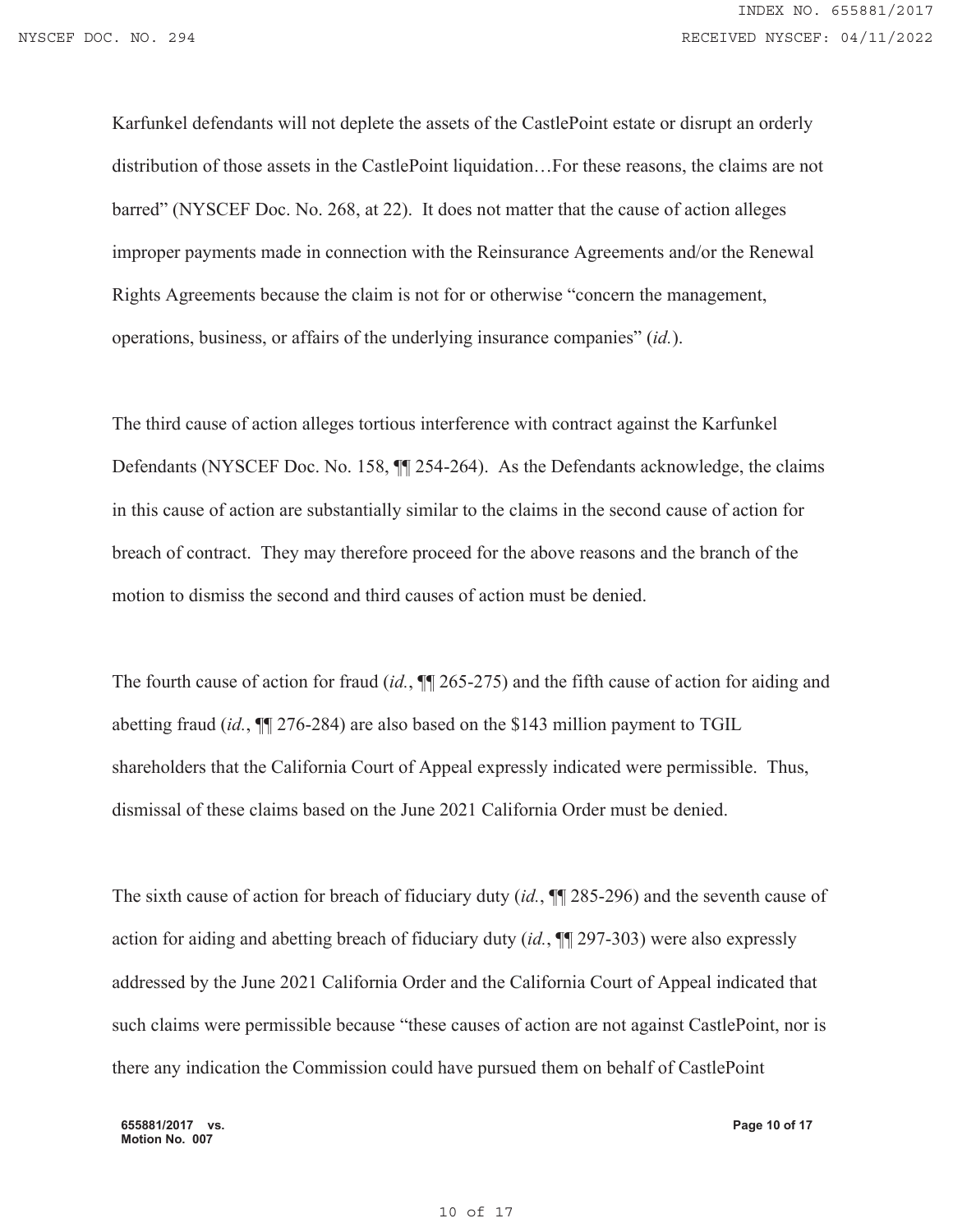(NYSCEF Doc. No. 268, at 22-23). Although, as the California Court of Appeal acknowledged, the \$143 million payment and the alleged looting of CastlePoint assets often intertwine, there is no necessary connection between the two (*id.*, at 23). These causes of action rely on allegations concerning the \$143 million payment and may therefore proceed, and the branch of the motion to dismiss the sixth and seventh causes of action based on the June 2021 California Order must be denied.

The eighth cause and ninth causes of action allege fraudulent conveyance and conveyance with intent to defraud regarding the \$143 million cash payment made to TGIL shareholders (NYSCEF Doc. No. 158, ¶¶ 304-327). These causes of action were not dismissed by this Court in its Prior Decision. These causes of action were held in abeyance pending the appeal in California. The California Court of Appeal held that causes of action for fraudulent conveyance and conveyance as set forth in the original complaint were barred by the California insolvency proceedings.

To be clear, the June 2021 California Order addressed the causes of action set forth in the complaint (the **Original Complaint;** NYSCEF Doc. No. 6), not the Amended Complaint. The Original Complaint predicated claims of fraudulent conveyance, conveyance with the intent to defraud, and conspiracy to commit fraudulent conveyance (NYSCEF Doc. No. 6, ¶¶ 299-312) on conveyances made by the Tower TruPS Issuers to the Karfunkel Defendants and conveyances made by the Karfunkel Defendants, Tower TruPS Issuers, and TGIL to ACP, AmTrust, and National General. The California Court of Appeals held that these claims are barred because they interfere with the Commissioner's possession and management of CastlePoint assets (NYSCEF Doc. No. 268, at 25).

**655881/2017 vs. Motion No. 007**

**Page 11 of 17**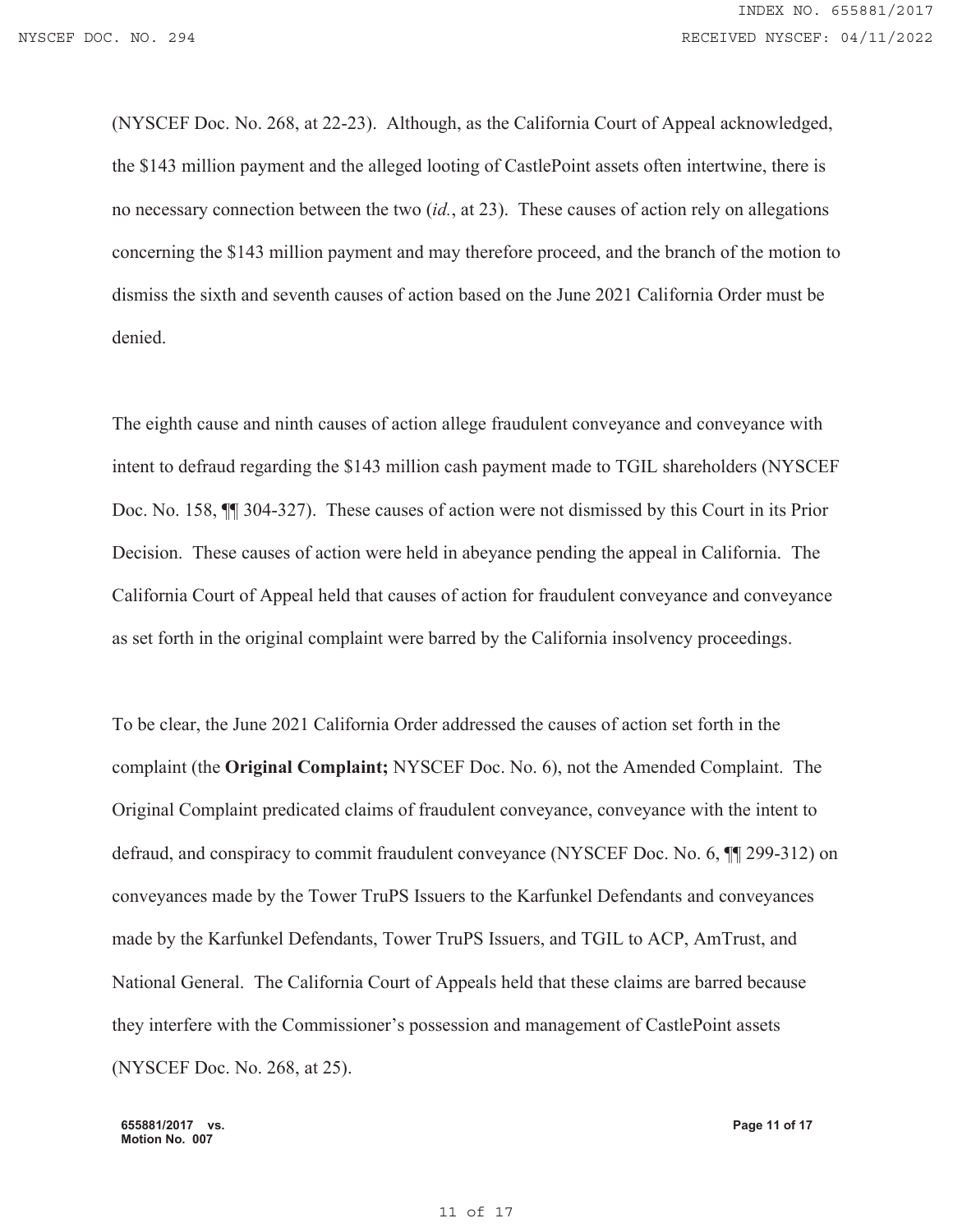INDEX NO. 655881/2017 NYSCEF DOC. NO. 294 **RECEIVED NYSCEF: 04/11/2022** 

> The Amended Complaint, however, pleads causes of action for fraudulent conveyance and conveyance with the intent to defraud predicated based on the \$143 million payment to TGIL shareholders. This tortured attempt to avoid the June 2021 California Order (*id.*, at 2) also fails.

As a general rule, a claim for fraudulent conveyance must be brought by a creditor of the transferor (tr at 41, lines 8-9) and asserted against the transferor and recipient of the transfer (*id.*, lines 13-15). The Plaintiffs however were not creditors of the transferor (*id.*, lines 18-20). Therefore, the claim must be dismissed. The Plaintiffs argument that New York law permits judgment on a fraudulent transfer claim to be entered against a transferee or the person for whose benefit the transfer was made (NYDCL, § 277[b][1][i]) although true, does not provide support for the fraudulent conveyance claim asserted against ACP and the Karfunkel Defendants. It is true that the \$143 million payment facilitated the closing of the transaction so that the Karfunkel Defendants could take control of TGIL (tr at 56, lines 17-23). However, if in fact, this were a fraudulent transfer, *i.e.,* because the shares had no value as the Plaintiffs now allege, the claim for fraudulent transfer belongs to the Castlepoint estate and would be barred by the June 2021 California Order because owners of the TruPS are essentially strangers to that transaction.

The eleventh cause of action for alter ego liability fundamentally asserts wrongful conduct associated with breaches of successor obligor provisions and the \$143 million payment by ACP to TGIL shareholders (NYSCEF Doc. No. 158, ¶¶ 334-352). The June 2021 California Order explicitly states that to the extent the claims for alter ego and successor liability concern the successor obligor provisions and the \$143 million payment, there is no indication that allowing

**655881/2017 vs. Motion No. 007**

**Page 12 of 17**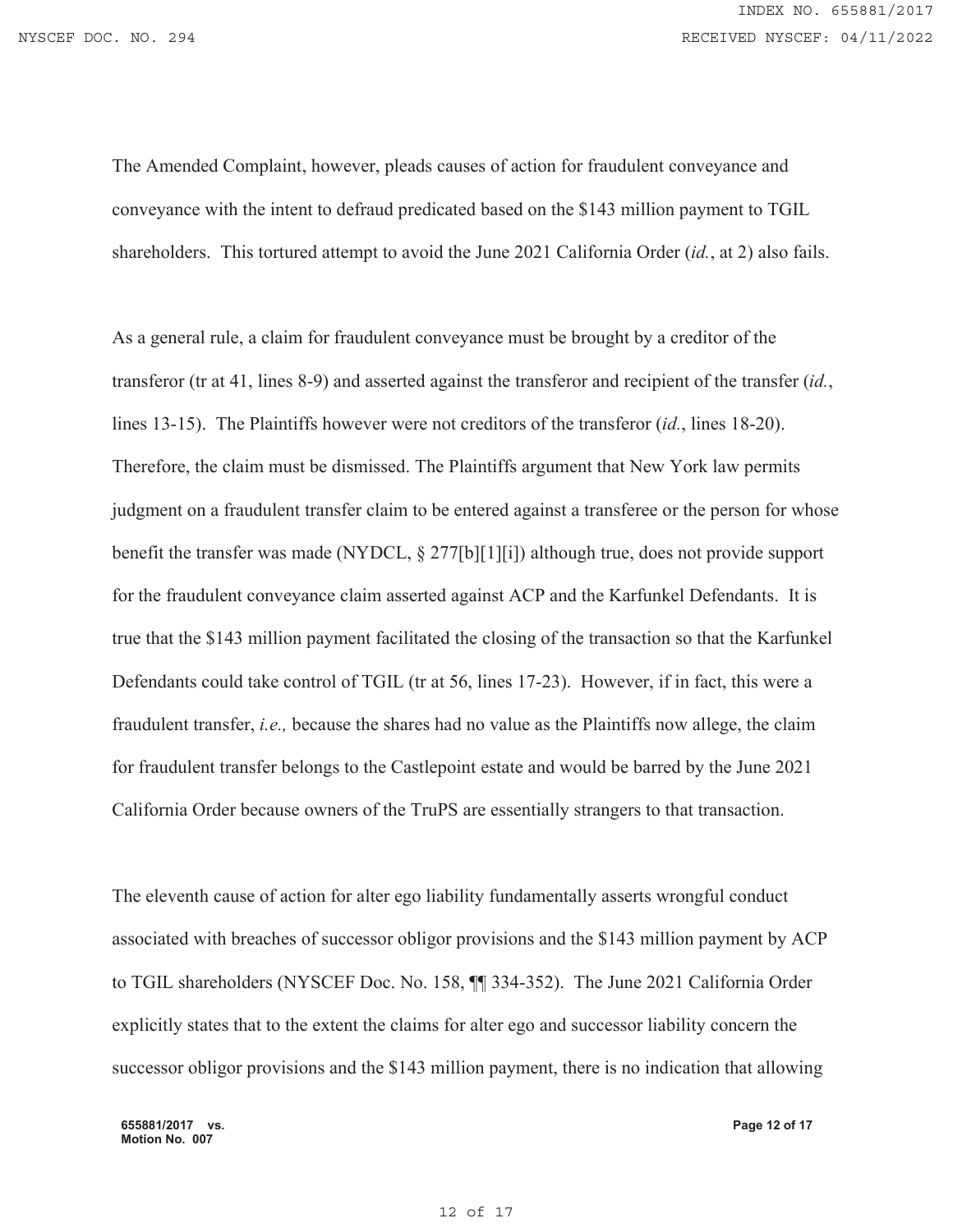those claims to proceed would deplete the assets of the CastlePoint estate or disrupt the liquidation plan (NYSCEF Doc. No. 268, at 27). Although the Amended Complaint has expanded the cause of action for alter ego liability from the Original Complaint, it has not fundamentally altered the claims, as the defendants allege. The branch of the motion to dismiss the eleventh cause of action is accordingly denied.

## *II. The defendants are not entitled to Dismissal of claims predicate on the "Solely Corporate Obligations" Clause*

The defendants argue that the "solely corporate obligations" clause in the indentures other than those for the Wood River Plaintiffs bar claims brought against TGIL, ACP, and the Karfunkel Defendants as direct or indirect shareholders of the Issuers. The argument fails. The definition of the Company in Section 1.1 of the Indentures (*see, e.g.,* NYSCEF Doc. No. 17) includes "successors and assigns" such that by virtue of the stock sale they became the successor-ininterest to the obligors of TruPS. The Defendants' argument that the sale of stock did not trigger Section 11.1 because it wasn't a merger or consolidation and no such supplemental indenture was executed conflates a breach Section 11.1 with the definition of Company and their obligations as "successors" under the indenture. Thus, dismissal must be denied.

# **III.** *The Plaintiffs' Direct Claims for Breach of Fiduciary Duty and Causes of Action for Fraudulent Conveyance Must Be Dismissed for Lack of Standing and the Plaintiffs' Cause of Action for Successor Liability is Dismissed as a Separate Cause of Action*

The defendants argue that the causes of action for breach of fiduciary duty (sixth cause of action) and aiding and abetting breach of fiduciary duty (seventh cause of action) must be dismissed

**655881/2017 vs. Motion No. 007**

**Page 13 of 17**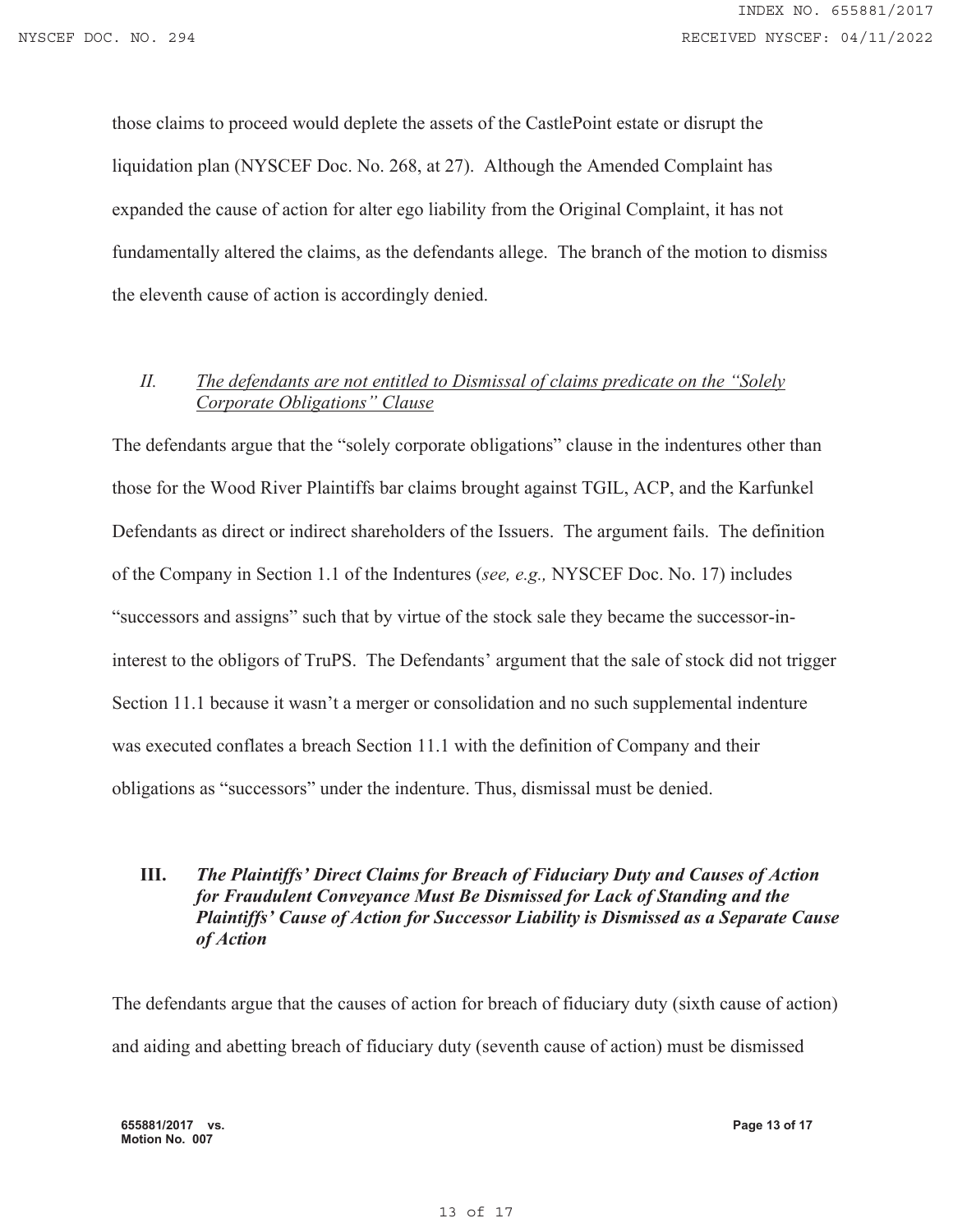because the Plaintiffs lack standing to bring these claims, whether directly or derivatively.<sup>2</sup> The defendants correctly argue that the Plaintiffs lack standing to bring breach of fiduciary duty claims directly. Under Delaware law, creditor-plaintiffs lack standing to assert breach of fiduciary duty claims even where the company is insolvent (*North Am. Catholic Educ. Programming Found., Inc. v Gheewalla*, 930 A2d 92, 94 [Del 2007]). This is also the case under Bermusa law as the defendants' expert Rod S. Attride-Sterling, affirmed (Affirmation of Rod S. Attride-Sterling, NYSCEF Doc. No. 82, ¶¶ 9-14, 18-22 [citing House of Lords cases]).

Under Delaware law, creditors may bring derivative claims where a company is insolvent because the creditors take the place of the shareholders (*North Am. Catholic*, 930 A2d at 94). This may well be the case under Bermusa law as well as Mr. Attride-Sterling attests that there are no cases prohibiting or authorizing creditor derivative actions (NYSCEF Doc. No. 82, ¶ 25). Given the absence of Bermuda law to the contrary, under Delaware law, the Plaintiffs have standing to bring its breach of fiduciary duty claims derivatively.

Although not clear whether alleging demand futility in the context of a creditor derivative action is required, to allege demand futility under Delaware law, a derivative plaintiff must make a threshold showing, alleging particularized facts, to create a reasonable doubt that (i) that the directors are disinterested and independent, or (ii) the challenged transaction was otherwise the product of a valid exercise of business judgment (*Rales v Blasband*, 634 A2d 927, 933 [Del

<sup>&</sup>lt;sup>2</sup> TGIL and one Issuer are incorporated under the laws of Bermuda and the other Issuers are incorporated under the laws of Delaware. The Court will accordingly apply the laws of Bermuda and Delaware to the fiduciary duty claims (*Hart v General Motors Corp.*, 129 AD2d 179, 182-183 [1st Dept 1987]).

**<sup>655881/2017</sup> vs. Motion No. 007**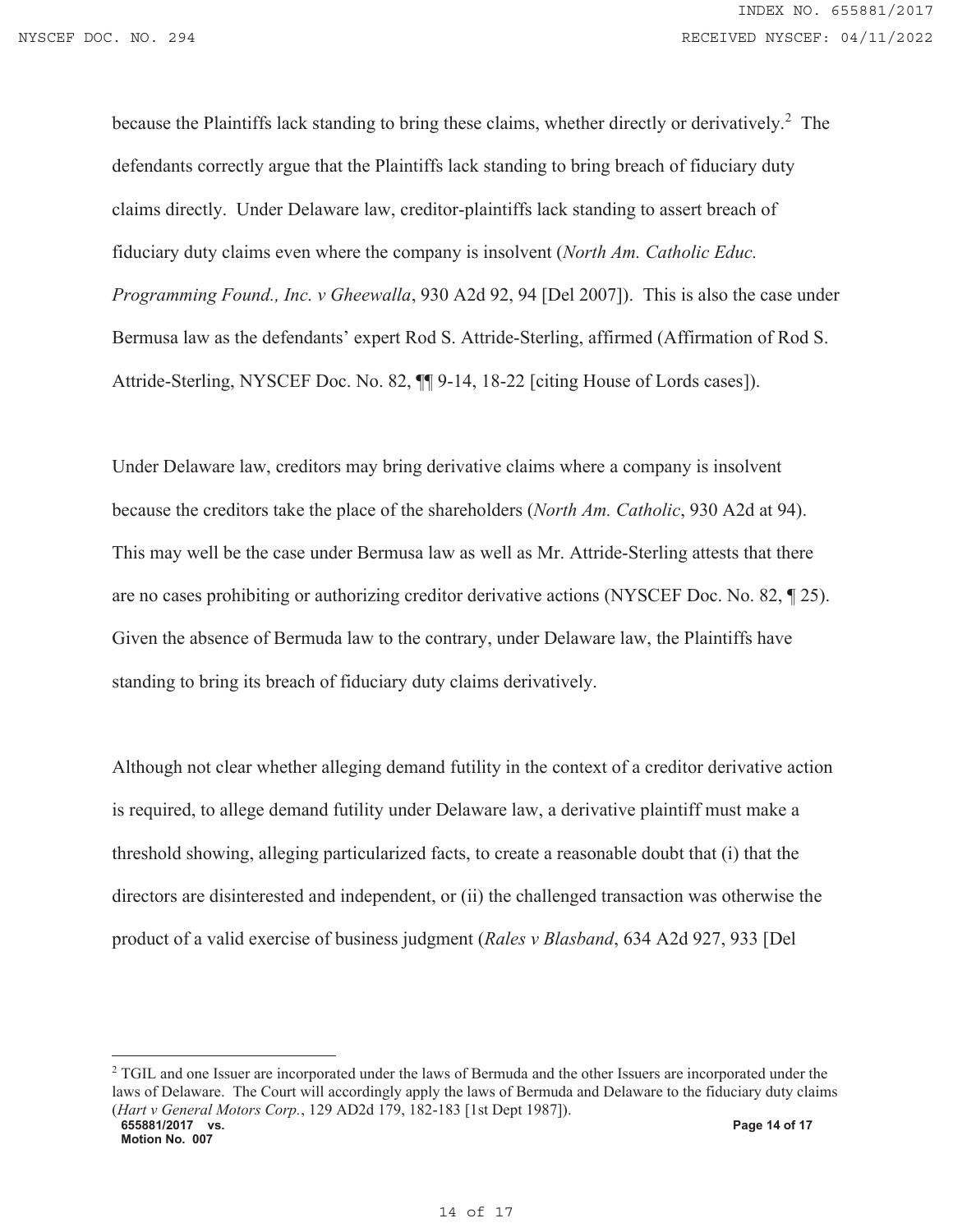1993]). The Plaintiffs have more than met their burden here at this stage of the litigation (*see, e.g.*, NYSCEF Doc. No. 158, ¶¶ 204-223).

As discussed above, although not expressly prohibited by the June 2021 California Order, the causes of action sounding in fraudulent conveyance and conveyance with the intent to defraud pursuant to New York Debtor and Creditor Law (**NYDCL**) §§ 273-275, 276. must nonetheless be dismissed. The Plaintiffs nuanced argument that it does not matter that they are not creditors of ACP because NYDCL § 277 permits recovery against the person for whose benefit the transfer was made (*id.*, lines 9-12) is not only novel and without support in the law but is also clearly a repackaged argument of the very type of claim prohibited by the June 2021 California Order. The TruPS holders can not claim fraudulent transfers of assets out of the Castlepoint estate. These claims clearly belong to the Castlepoint estate and the Commissioner. Thus, these causes of action must therefore be dismissed.

The alter-ego and successor liability claims (eleventh and twelfth causes of action) may not be maintained as separate and distinct causes cause of action in New York (*see Ferro Fabricators, Inc. v 180-1811 Park Ave. Development Corp.*, 127 AD3d 479, 480 [1st Dept 2015]; *Corbin v K1 Inv. Management, LLC*, 2021 WL 513261, \* 4 [Sup Ct, NY County 2021]). Although the plaintiffs have made sufficient allegations at this stage of the proceeding, liability predicated on these theories may proceed only based on the underlying causes of action. The claims for alter ego liability are predicated on, among other things, ACP and the Karfunkel Defendants' alleged domination of TGIL, treating TGIL and the Issuers has an instrumentality for their own business, and the diversion of fees from TGIL. The claims for successor liability are predicated on the

**655881/2017 vs. Motion No. 007**

**Page 15 of 17**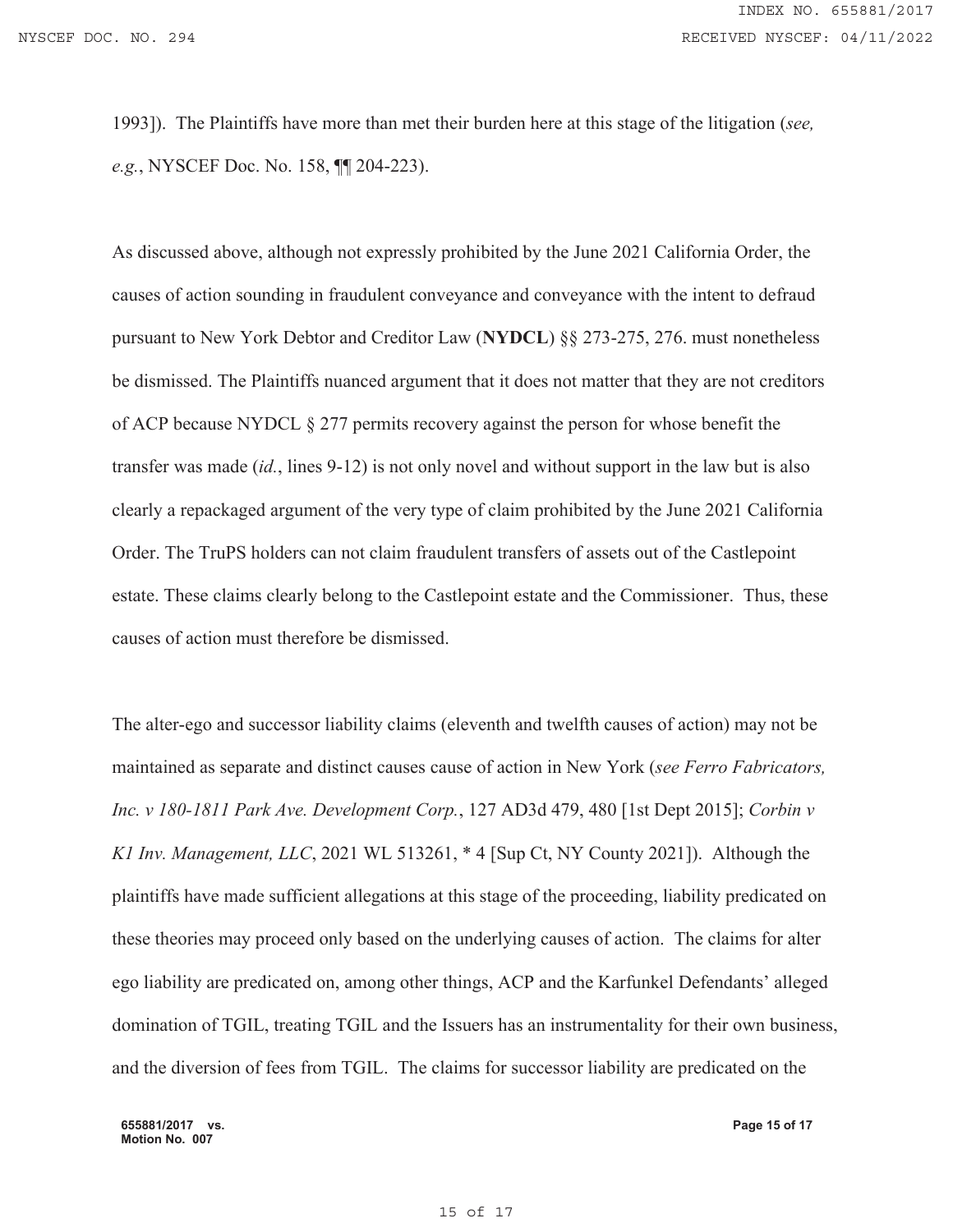Karfunkel Defendants' express and implied assumption of the obligations of TGIL, including as TGIL's successor under the definition of the Company in the Indentures (NYSCEF Doc. No. 17, § 1.1). As the defendants argue, a new agreement is required under Section 11.1 of the Indentures upon a consolidation, merger, sale, conveyance, transfer, or other disposition. Failure to execute the supplemental indenture contemplated by Section 11.1 would constitute a breach, but liability for a successor to TGIL is not predicated on a supplemental indenture because a successor's liability is expressly included in the definition of Company in Section 1.1 of the Indentures.

It is hereby ORDERED that the Plaintiffs' breach of fiduciary duty claims are dismissed solely to the extent that they are brought directly on behalf of the Plaintiffs, and it is further

ORDERED that the causes of action for fraudulent conveyance and conveyance with the intent to defraud are dismissed; and it is further

ORDERED that the causes of action for alter ego liability and successor liability are dismissed as independent causes of action; and it is further

ORDERED that the balance of the Defendants' motion to dismiss is denied; and it is further

ORDERED that the parties are directed to appear for a status conference on April 27, 2022, at 9:30am.

**Page 16 of 17**